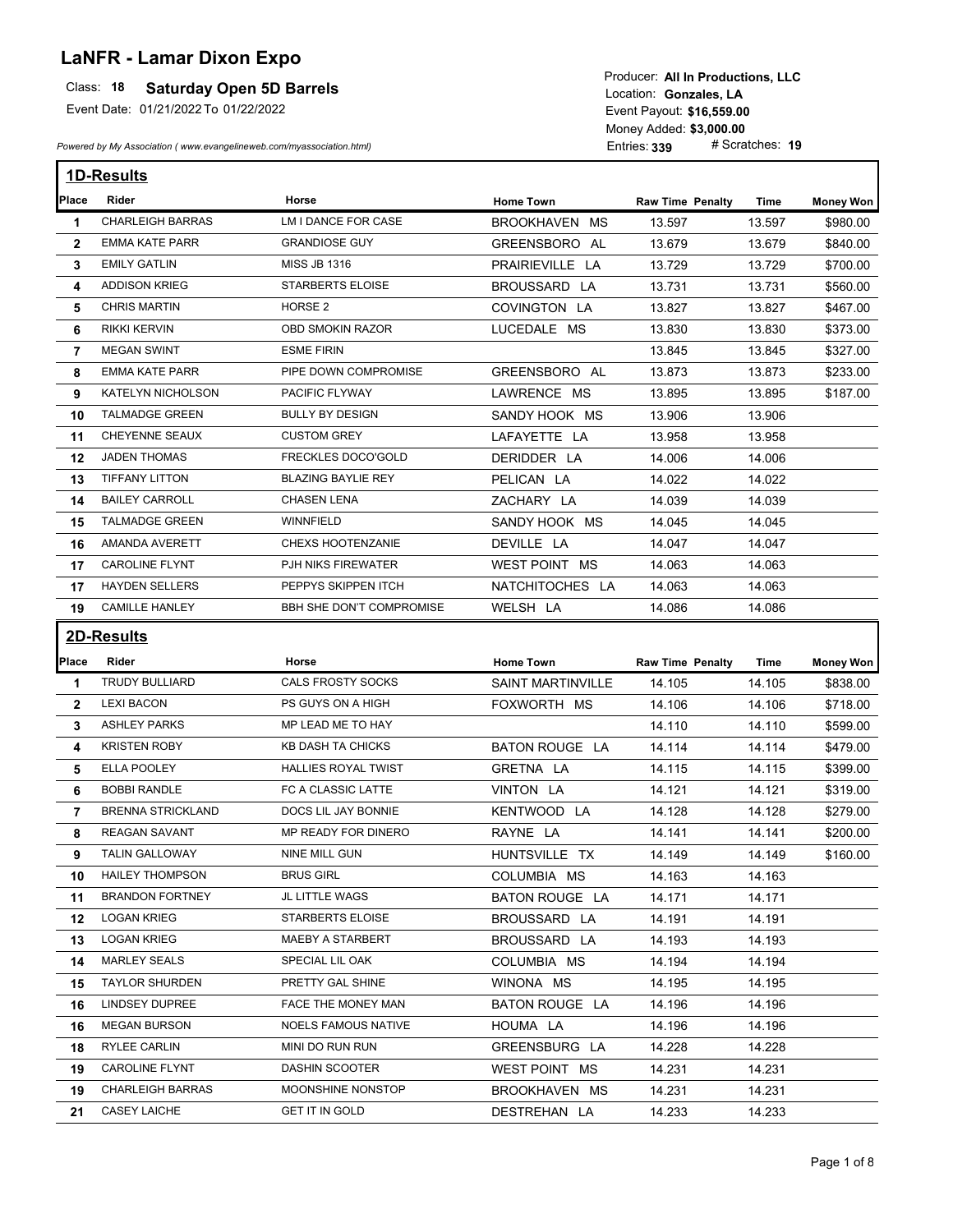| 22 | <b>REAGAN SHURDEN</b>    | <b>JM CORONAS FAME</b>      | WINONA MS              | 14.237 | 14.237 |
|----|--------------------------|-----------------------------|------------------------|--------|--------|
| 23 | RANDI KERVIN             | <b>HEAVENS CASHIN IN</b>    | LUCEDALE MS            | 14.278 | 14.278 |
| 24 | <b>CAMILLE HANLEY</b>    | <b>BRAYS BUNCHA BUGS</b>    | WELSH LA               | 14.280 | 14.280 |
| 25 | MICHELLE TRAHAN          | MILLIE                      | DEVERS TX              | 14.297 | 14.297 |
| 26 | <b>CAROLINE GARLAND</b>  | <b>BOLTPERKHANCOCK BANG</b> | SAREPTA LA             | 14.307 | 14.307 |
| 27 | <b>CYDNEY BROWN</b>      | <b>BELLES</b>               | JONESVILLE LA          | 14.308 | 14.308 |
| 28 | <b>MEGAN SWINT</b>       | <b>BELLS LIL BRO</b>        |                        | 14.328 | 14.328 |
| 29 | <b>COURTNEY CAMPBELL</b> | JV EYED WATCH RUSTY         | CHURCH POINT LA        | 14.339 | 14.339 |
| 30 | <b>LAYNE SMITH</b>       | <b>SISTER</b>               | BROOKHAVEN MS          | 14.351 | 14.351 |
| 31 | <b>ASHLEY PARKS</b>      | PISTOL PEPS HEIDI           |                        | 14.354 | 14.354 |
| 32 | PRESLEY WHITE            | <b>FAMOUS ALI</b>           | NATCHITOCHIS LA        | 14.355 | 14.355 |
| 33 | <b>ISABELLA FORD</b>     | <b>SPENT TRUMPS CASH</b>    |                        | 14.356 | 14.356 |
| 34 | <b>ADDISON KRIEG</b>     | RAISE A BLUE EASY           | BROUSSARD LA           | 14.359 | 14.359 |
| 35 | <b>JORDAN ROBERTSON</b>  | PT FIREWATER FORREST        | ST FRANCISVILLE LA     | 14.362 | 14.362 |
| 36 | <b>CHRIS MARTIN</b>      | HORSE 1                     | COVINGTON LA           | 14.363 | 14.363 |
| 37 | <b>TRUDY BULLIARD</b>    | FRENCH COPPER FLASH         | SAINT MARTINVILLE      | 14.366 | 14.366 |
| 38 | ELLE SULLIVAN            | <b>INDEFEASIBLE BJ</b>      | MANDEVILLE LA          | 14.368 | 14.368 |
| 39 | <b>AUDREE ERVIN</b>      | MUMMAS POCO DUNNY           | SONTAG MS              | 14.378 | 14.378 |
| 39 | <b>MARIA MARCENARO</b>   | DA BAY                      | COVINGTON LA           | 14.378 | 14.378 |
| 41 | ANGIE JEAN               | <b>HOOKED ON NICK</b>       | PEARL RIVER LA         | 14.393 | 14.393 |
| 42 | KADY HARTLEY             | RARELY TIPPIN               | NORTHPORT AL           | 14.397 | 14.397 |
| 43 | TIFFANY ALBARADO         | DTF HEMI CHARGER            | SCOTT LA               | 14.404 | 14.404 |
| 44 | <b>JADEN THOMAS</b>      | COWBOYS PLAYIN 130          | DERIDDER LA            | 14.429 | 14.429 |
| 45 | APRIL BLACK              | KINGS EASTER NUGGETT        | OAKDALE LA             | 14.436 | 14.436 |
| 46 | <b>JENNA STEWART</b>     | SHESANIVORY                 | DEQUINCY LA            | 14.437 | 14.437 |
| 47 | PERRY SULLIVAN           | PLAYIN DOCS GOLD            | DENHAM SPRINGS L       | 14.445 | 14.445 |
| 48 | KATE ALEXANDER           | PLEAZED WITH CASH           | PURVIS MS              | 14.449 | 14.449 |
| 49 | <b>BRANDON FORTNEY</b>   | <b>VF BULL STINSON</b>      | BATON ROUGE LA         | 14.450 | 14.450 |
| 50 | <b>HAILEY MOORE</b>      | LEGENDS BELLA MONET         | PEARL RIVER LA         | 14.456 | 14.456 |
| 51 | PAYTON WALLACE           | BAY BAR CASINO              | DENHAM SPRINGS L       | 14.458 | 14.458 |
| 52 | CHEYENNE SEAUX           | <b>JUNIORS PEPPY BAR</b>    | LAFAYETTE LA           | 14.459 | 14.459 |
| 53 | <b>COLIE DAVIS</b>       | <b>VF HOT DAMN</b>          | COVINGTON LA           | 14.461 | 14.461 |
| 53 | OLIVIA CHENEVERT         | CARAWAYS INSEXYSLANE        | PLAUCHEVILLE LA        | 14.461 | 14.461 |
| 55 | RANDI KERVIN             | <b>WOODYS TRAFFIC LIGHT</b> | LUCEDALE MS            | 14.463 | 14.463 |
| 56 | RYLEE JO MARYMAN         | ONE CUPA TEES SIS           | SAINT FRANCISVILLE     | 14.467 | 14.467 |
| 57 | <b>JENNIFER FITE</b>     | SHORT MAN STREAKIN          | <b>COLLEGE STATION</b> | 14.470 | 14.470 |
| 58 | RYLEE CARLIN             | CODE CONTROL                | GREENSBURG LA          | 14.473 | 14.473 |
| 59 | <b>HALEY WALKER</b>      | <b>ROOSTER</b>              | SAINT FRANCISVILLE     | 14.491 | 14.491 |
| 60 | ANGEL SPIVEY             | NIKKIS TWISTER              | GONZALES LA            | 14.499 | 14.499 |
| 61 | <b>JODIE SUMMERS</b>     | SPENCERS PRIDE              | SORRENTO LA            | 14.503 | 14.503 |
| 62 | <b>CYDNEY BROWN</b>      | DRIFTER ON THE ROCKS        | JONESVILLE LA          | 14.519 | 14.519 |
| 63 | <b>RYLEE CARLIN</b>      | WAR PEPONITA                | GREENSBURG LA          | 14.521 | 14.521 |
| 64 | KAYCI ALLEMAND           | CASH N MOONSHINE            | DUSON LA               | 14.522 | 14.522 |
| 65 | <b>KYLIE CLIBURN</b>     | DA BABY                     | PRAIRIEVILLE LA        | 14.528 | 14.528 |
| 66 | RHEA PITRE               | SUMMERS LITTLE SURPRISE     | RACELAND LA            | 14.531 | 14.531 |
| 67 | <b>EMMA WALKER</b>       | BILL LEE STARLIGHT          | SHREVEPORT LA          | 14.536 | 14.536 |
| 68 | <b>TALMADGE GREEN</b>    | DESIGN BY BULLY             | SANDY HOOK MS          | 14.538 | 14.538 |
| 69 | TINA SIMMONS             | EYE CANDY CAT               | DERIDDER LA            | 14.544 | 14.544 |
| 70 | <b>COLIE DAVIS</b>       | SPY GUY                     | COVINGTON LA           | 14.545 | 14.545 |
| 71 | <b>JOSLYN PARNELL</b>    | <b>JESSA DASH OF GLORY</b>  | SLAUGHTER LA           | 14.550 | 14.550 |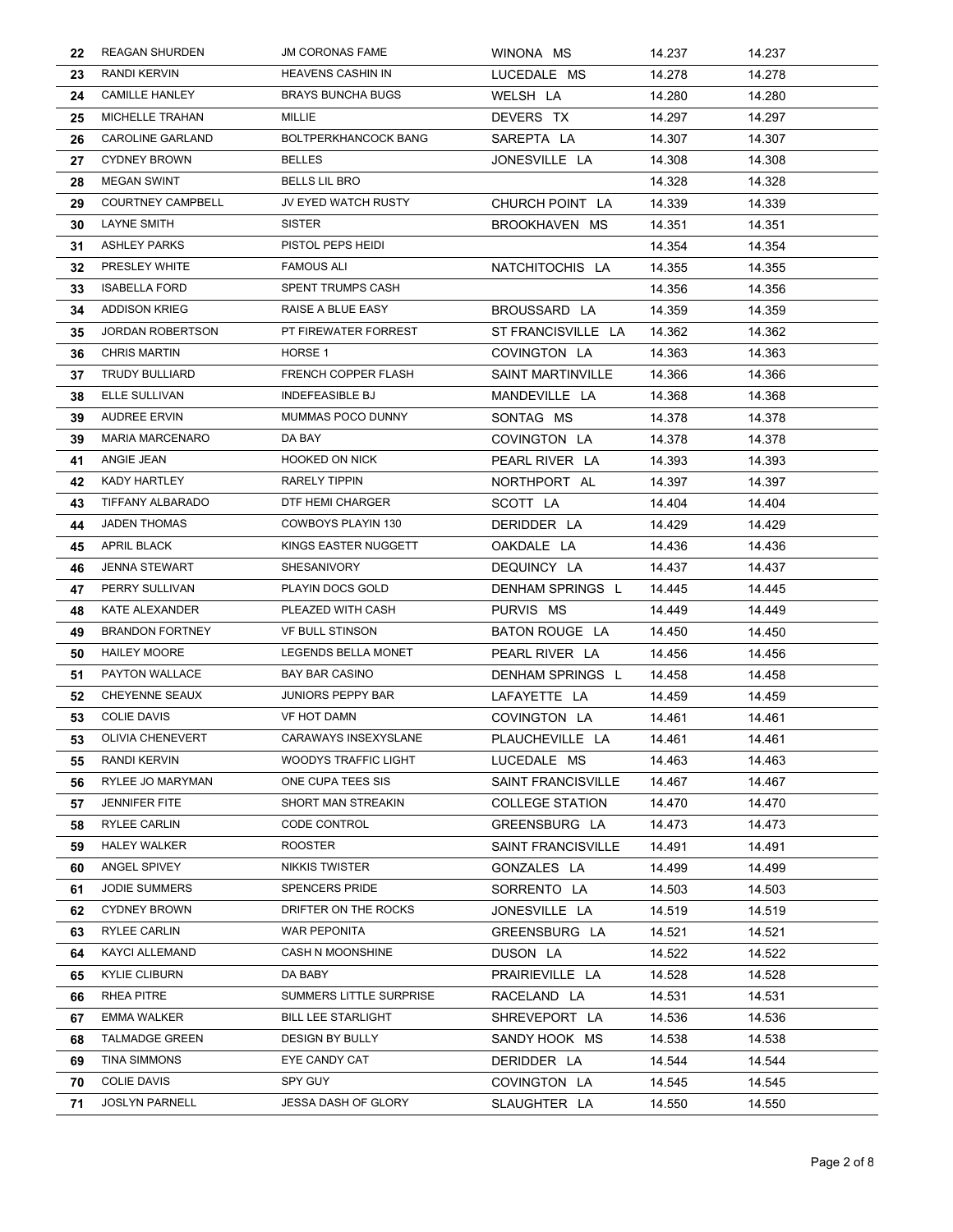| 72           | RHEA PITRE               | SNOWFLAKE JACK           | RACELAND LA             | 14.557                  | 14.557 |                  |
|--------------|--------------------------|--------------------------|-------------------------|-------------------------|--------|------------------|
| 73           | ANGIE JEAN               | KN JASTR TAZZ TA FAME    | PEARL RIVER LA          | 14.562                  | 14.562 |                  |
| 74           | ADDY FAULKNER            | <b>BERIAH</b>            | DARROW LA               | 14.582                  | 14.582 |                  |
| 74           | <b>LEXI BACON</b>        | <b>SPARKLES</b>          | FOXWORTH MS             | 14.582                  | 14.582 |                  |
| 76           | <b>MADISON JOHNSON</b>   | <b>NATIVES FRENCHMAN</b> | DES ALLEMANDS LA        | 14.588                  | 14.588 |                  |
| 77           | <b>BRITTANY WARE</b>     | BAY                      | EMERSON AR              | 14.592                  | 14.592 |                  |
| 78           | <b>BROOKLYN JOHNSON</b>  | <b>DMO DASHIN MILLY</b>  | NATCHITOCHES LA         | 14.593                  | 14.593 |                  |
|              | <b>3D-Results</b>        |                          |                         |                         |        |                  |
| Place        | Rider                    | Horse                    | <b>Home Town</b>        | <b>Raw Time Penalty</b> | Time   | <b>Money Won</b> |
| 1            | <b>MONTANA ROY</b>       | <b>LA MUDD SLINGER</b>   | DUSON LA                | 14.608                  | 14.608 | \$696.00         |
| $\mathbf{2}$ | <b>ALLI MARTIN</b>       | <b>SHINES TOPSAIL</b>    | SUNSET LA               | 14.609                  | 14.609 | \$596.00         |
| 3            | ANGELA JOSEY             | LS LENA SAVANA           | CARRIERE MS             | 14.622                  | 14.622 | \$497.00         |
| 4            | CHLOE OLIVER             | P SCOOTER KIT            | THIBODAUX LA            | 14.628                  | 14.628 | \$397.00         |
| 5            | RHEALYN LEGENDRE         | <b>ROSE</b>              | LOCKPORT LA             | 14.633                  | 14.633 | \$331.00         |
| 6            | KARLA HEBERT             | PEAKY BLINDERS           | HOUMA LA                | 14.639                  | 14.639 | \$265.00         |
| 7            | ADDISON WALTMAN          | ACE                      | WESSON MS               | 14.653                  | 14.653 | \$232.00         |
| 8            | SAVANNAH STAFFORD        | BR DUCK DUCK GOOSE       | LORANGER LA             | 14.669                  | 14.669 | \$166.00         |
| 9            | <b>TALMADGE GREEN</b>    | <b>FRENCH FRY</b>        | SANDY HOOK MS           | 14.679                  | 14.679 | \$132.00         |
| 10           | <b>AVERY ALLEN</b>       | LAD DOC LEO              | <b>GRGEENWELL SPRIN</b> | 14.680                  | 14.680 |                  |
| 11           | <b>RILEY BRUMFIELD</b>   | LENA FAJITA ROSE         | RACELAND LA             | 14.693                  | 14.693 |                  |
| 12           | <b>BAILEE HARP</b>       | DO YA WANNA DUAL         | ETHEL LA                | 14.706                  | 14.706 |                  |
| 13           | <b>KRISTEN DOMINGUE</b>  | <b>WATERS UP</b>         | SCOTT LA                | 14.737                  | 14.737 |                  |
| 14           | KALEB BABIN              | <b>MISS MUDBUG MARY</b>  | GONZALES LA             | 14.747                  | 14.747 |                  |
| 15           | ALYSON DOMINGUE          | IMA SPECIAL LEGACY       | SCOTT LA                | 14.767                  | 14.767 |                  |
| 16           | <b>ALLIE CLIBURN</b>     | <b>ROSIE</b>             | PRAIRIEVILLE LA         | 14.770                  | 14.770 |                  |
| 17           | <b>JEDONNE MILLER</b>    | EDDIES DALLAS COWBOY     | DERIDDER LA             | 14.791                  | 14.791 |                  |
| 18           | <b>GRACE HILTON</b>      | JOHN Q                   | BILOXI MS               | 14.798                  | 14.798 |                  |
| 19           | ANGEL SPIVEY             | <b>TASER ME BLUE</b>     | GONZALES LA             | 14.810                  | 14.810 |                  |
| 20           | <b>RILEY BRUMFIELD</b>   | TRES FORTUNES TWO        | RACELAND LA             | 14.812                  | 14.812 |                  |
| 21           | <b>EMMA WALKER</b>       | SIR MAX MO SET           | SHREVEPORT LA           | 14.862                  | 14.862 |                  |
| 22           | <b>JENNIFER WILLIAMS</b> | DATS MY SAINT            | SIBLEY LA               | 14.867                  | 14.867 |                  |
| 23           | <b>MICHELLE BEGNAUD</b>  | LR U GOTTA BE KIDDIN     | DUSON LA                | 14.877                  | 14.877 |                  |
| 24           | <b>GRACE HILTON</b>      | DASH TA BLUE             | BILOXI MS               | 14.885                  | 14.885 |                  |
| 25           | <b>EMILY MARCEAUX</b>    | <b>WENDY</b>             | SCOTT LA                | 14.906                  | 14.906 |                  |
| 26           | <b>BRENLEY METOYER</b>   | <b>CC WOODEN FABLE</b>   | NATCHITOCHES LA         | 14.934                  | 14.934 |                  |
| 27           | APRIL LEJEUNE            | PALS ALLY GAL            | <b>DENHAM SPRINGS L</b> | 14.941                  | 14.941 |                  |
| 28           | JENNY VIDRINE            | NO TIME TA BLINK         | SAINT AMANT LA          | 14.952                  | 14.952 |                  |
| 29           | <b>BRAXLYNN PERDUE</b>   | FLASHA BITA CASH         | KENTWOOD LA             | 14.953                  | 14.953 |                  |
| 30           | <b>JILL LOFTIN</b>       | <b>JJ FAMOUS SIXES</b>   | ELM GROVE LA            | 14.964                  | 14.964 |                  |
| 31           | <b>HAYDEN SELLERS</b>    | HIGH FLYIN MOONSHINE     | NATCHITOCHES LA         | 14.970                  | 14.970 |                  |
| 32           | <b>REAGAN SHURDEN</b>    | <b>NC FRENCH FANNY</b>   | WINONA MS               | 14.990                  | 14.990 |                  |
| 33           | <b>KRYSTA THERIOT</b>    | ZIPPY                    | LAFAYETTE LA            | 15.001                  | 15.001 |                  |
| 34           | DELANI LASSEIGNE         | NATIVES KEEPN CORONA     | HOUMA LA                | 15.002                  | 15.002 |                  |
| 35           | <b>LESLIE STRICKLAND</b> | <b>RUBY</b>              | ABITA SPRINGS LA        | 15.044                  | 15.044 |                  |
| 36           | <b>MISTI THIBODEAUX</b>  | BEAUTY                   | CHURCH POINT LA         | 15.091                  | 15.091 |                  |
|              | <b>4D-Results</b>        |                          |                         |                         |        |                  |
| Place        | Rider                    | Horse                    | <b>Home Town</b>        | <b>Raw Time Penalty</b> | Time   | <b>Money Won</b> |
| 1            | <b>EMMA WALKER</b>       | <b>LAUGHING FLING</b>    | SHREVEPORT LA           | 15.121                  | 15.121 | \$553.00         |
| 2            | RANDI KERVIN             | COCOS FORTUNE COOKIE     | LUCEDALE MS             | 15.137                  | 15.137 | \$474.00         |
|              |                          |                          |                         |                         |        |                  |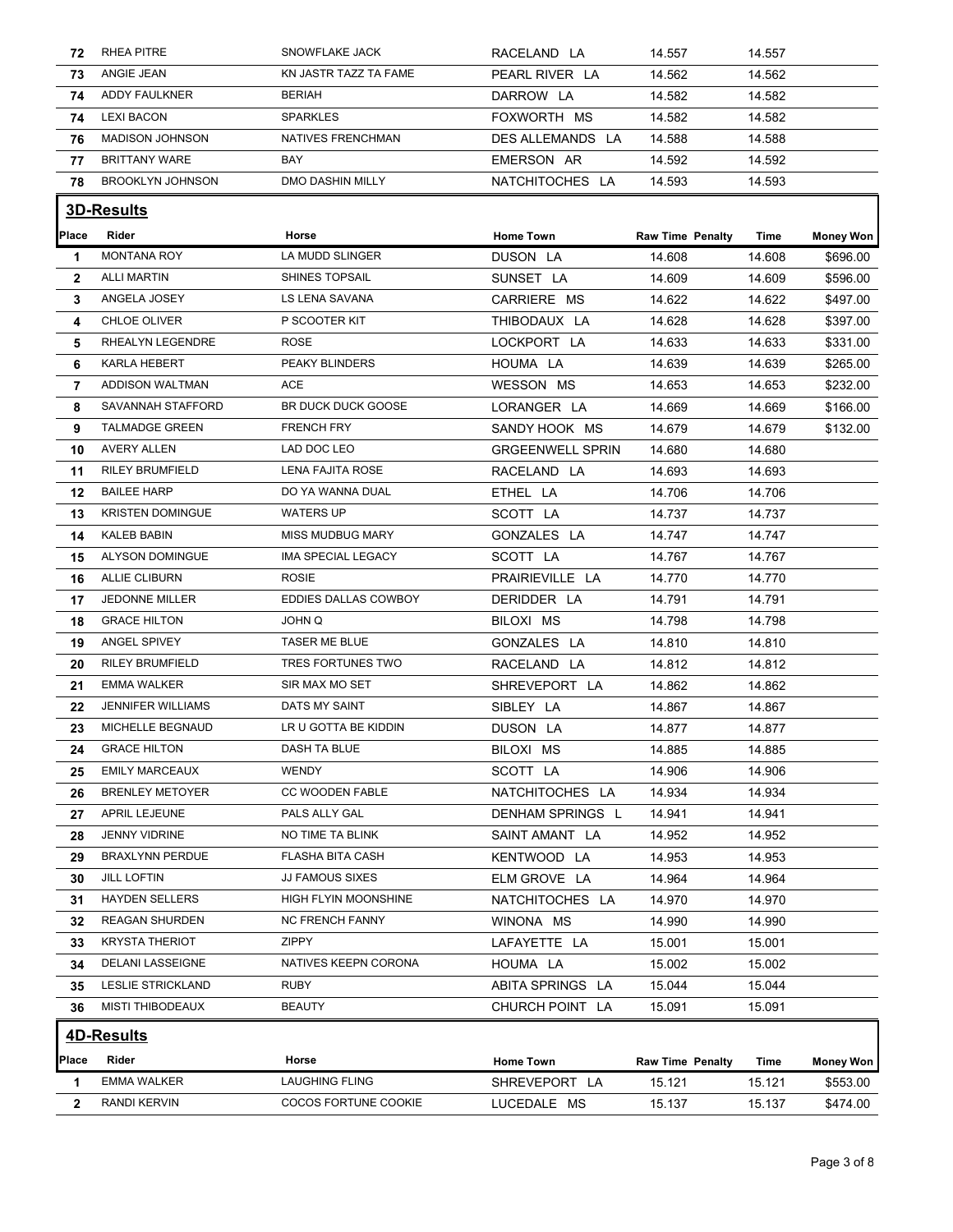| 3   | JAYDA WESTBROOK           | WAITIN ON THE MAILMAN      | ST ROSE LA                | 15.147 | 15.147 | \$395.00 |
|-----|---------------------------|----------------------------|---------------------------|--------|--------|----------|
| 4   | T. GREEN                  | MONEY DON'T BUY FAME       | SANDY HOOK MS             | 15.149 | 15.149 | \$316.00 |
| 5   | JAQUELINE LOUVIERE        | LUCKIE FRIDIE 13           | CARRIERE MS               | 15.152 | 15.152 | \$263.00 |
| 6   | CHEYENNE LOPINTO          | CAFFEE LATTE               | AMITE LA                  | 15.159 | 15.159 | \$211.00 |
| 7   | NATALIE STEPHENS          | <b>MISTY</b>               | COVINGSTON LA             | 15.163 | 15.163 | \$184.00 |
| 8   | LAYNE SMITH               | <b>JOSIE</b>               | BROOKHAVEN MS             | 15.184 | 15.184 | \$132.00 |
| 9   | ANN HILTON                | LOUISIANA DYNASTY          |                           | 15.189 | 15.189 | \$105.00 |
| 10  | <b>RILEY BERGERON</b>     | YOU'VE GOTTA FRIEND        | KENNER LA                 | 15.190 | 15.190 |          |
| 11  | OLIVIA DOUGLAS            | NO SECRET NOW              | MAGEE MS                  | 15.196 | 15.196 |          |
| 12  | <b>AUDREE ERVIN</b>       | WDJ ROYAL POCO TORO        | SONTAG MS                 | 15.207 | 15.207 |          |
| 13  | <b>KELSEY BITTER</b>      | <b>WILD THING</b>          | FOLSOM LA                 | 15.228 | 15.228 |          |
| 14  | <b>KRISTEN DOMINGUE</b>   | SHAQ WAGON                 | SCOTT LA                  | 15.251 | 15.251 |          |
| 15  | RANDI DOMANGUE            | <b>HEADLINES JM</b>        | CHAUVIN LA                | 15.259 | 15.259 |          |
| 16  | <b>HOLLEY GUYTON</b>      | <b>STORM</b>               | PERKINSTON MS             | 15.265 | 15.265 |          |
| 16  | <b>HEATHER CHADWICK</b>   | <b>FRENCHIE</b>            | ROBERT LA                 | 15.265 | 15.265 |          |
| 18  | NATALIE STEPHENS          | <b>ANARCHY</b>             | COVINGSTON LA             | 15.270 | 15.270 |          |
| 19  | RHONDA ADDISON            | <b>NAWLIN'S BREES</b>      | HAMMOND LA                | 15.292 | 15.292 |          |
| 20  | <b>ALLISON SIMON</b>      | <b>CLM MR JAMBEIT BEBE</b> | JENNINGS LA               | 15.294 | 15.294 |          |
| 21  | <b>CLAY BRAZZEL</b>       | CHOCOLATE FAME             | SHREVEPORT LA             | 15.300 | 15.300 |          |
| 22  | <b>CASEY LAICHE</b>       | DRAGON BY YAWL             | DESTREHAN LA              | 15.304 | 15.304 |          |
| 23  | <b>KAYCI ALLEMAND</b>     | <b>FAME OF SHINE</b>       | DUSON LA                  | 15.305 | 15.305 |          |
| 24  | <b>SHANNON SMITH</b>      | <b>BUSY LACIN CHEX</b>     | VANCLEAVE MS              | 15.313 | 15.313 |          |
| 25  | DAKOTAH MULKEY            | MM ROYAL BREEZE            | TICKFAW LA                | 15.336 | 15.336 |          |
| 26  | CHEYENNE SEAUX            | RANGER PACKIN PISTOL       | LAFAYETTE LA              | 15.338 | 15.338 |          |
| 27  | ROBERT SHIRLEY            | MILLIE PAINTED JET         | GORDO AL                  | 15.339 | 15.339 |          |
| 28  | SHELBI RICHARD            | CRYSTAL COWBOY             | CHURCH POINT LA           | 15.343 | 15.343 |          |
| 29  | KATIE BIERDEN HALBMAIER   | POCOS ROCKET JET           | COUSHATTA LA              | 15.357 | 15.357 |          |
| 30  | <b>CONNIE BOE</b>         | <b>BELLALICIOUS</b>        | ROBERT LA                 | 15.363 | 15.363 |          |
| 31  | RYLEE JO MARYMAN          | FLYING B GOLD              | <b>SAINT FRANCISVILLE</b> | 15.366 | 15.366 |          |
| 32  | <b>OLIVIA KATE GUIDRY</b> | <b>TANK</b>                | DUSON LA                  | 15.383 | 15.383 |          |
| 33  | <b>KELSY JACKSON</b>      | SHY                        | HOUMA LA                  | 15.400 | 15.400 |          |
| 34  | <b>JILL HUNT</b>          | DOUBLE THE HOT SHOT        | MADISONVILLE LA           | 15.405 | 15.405 |          |
| 35  | PERRY SULLIVAN            | MY SWEET LIL GATOR         | DENHAM SPRINGS L          | 15.406 | 15.406 |          |
| 36. | <b>MIKKI PARNELL</b>      | <b>CHICS STAR SEEKER</b>   | SLAUGHTER LA              | 15.412 | 15.412 |          |
| 37  | <b>KELLIE WALLACE</b>     | PURPEL RAIN                | <b>DENHAM SPRINGS L</b>   | 15.420 | 15.420 |          |
| 38  | <b>MEGAN SWINT</b>        | NOMIGS D 104               |                           | 15.428 | 15.428 |          |
| 39  | <b>TAYLOR THERIOT</b>     | <b>COOSAMINT PATTI</b>     | HOUMA LA                  | 15.449 | 15.449 |          |
| 40  | KYNDAL LEJEUNE            | ZAN PARR SOLANO            | DENHAM SPRINGS L          | 15.450 | 15.450 |          |
| 41  | LESLIE STRICKLAND         | CONFEDERATE SMIDGE         | ABITA SPRINGS LA          | 15.454 | 15.454 |          |
| 42  | ANGELA JOSEY              | LS OKLAHOMA DRIFTER        | CARRIERE MS               | 15.464 | 15.464 |          |
| 43  | ANNACALE HARRISON         | MIA                        | RAGLEY LA                 | 15.473 | 15.473 |          |
| 43  | SOPHIE BADEAUX            | KAT                        | HOUMA LA                  | 15.473 | 15.473 |          |
| 45  | <b>MANDI DEVALL</b>       | <b>ROCKY</b>               | ETHEL LA                  | 15.482 | 15.482 |          |
| 46  | <b>STACY TYLER</b>        | JET PASS THE FRENCHMAN     | SHONGALOO LA              | 15.498 | 15.498 |          |
| 47  | CHEYENNE LOPINTO          | KS HUSTLING HUSSEY         | AMITE LA                  | 15.507 | 15.507 |          |
| 48  | <b>GRACE FORD</b>         | CHIEF                      |                           | 15.553 | 15.553 |          |
| 49  | <b>GRACIE AMEDEE</b>      | ROSIE                      | MAUREPAS LA               | 15.557 | 15.557 |          |
| 50  | DORA TROSCLAIR            | <b>COWBOYS DOUBLE</b>      | ROBERT LA                 | 15.559 | 15.559 |          |
| 51  | AVERY TATE                | <b>COOPER</b>              | CHURCH POINT LA           | 15.595 | 15.595 |          |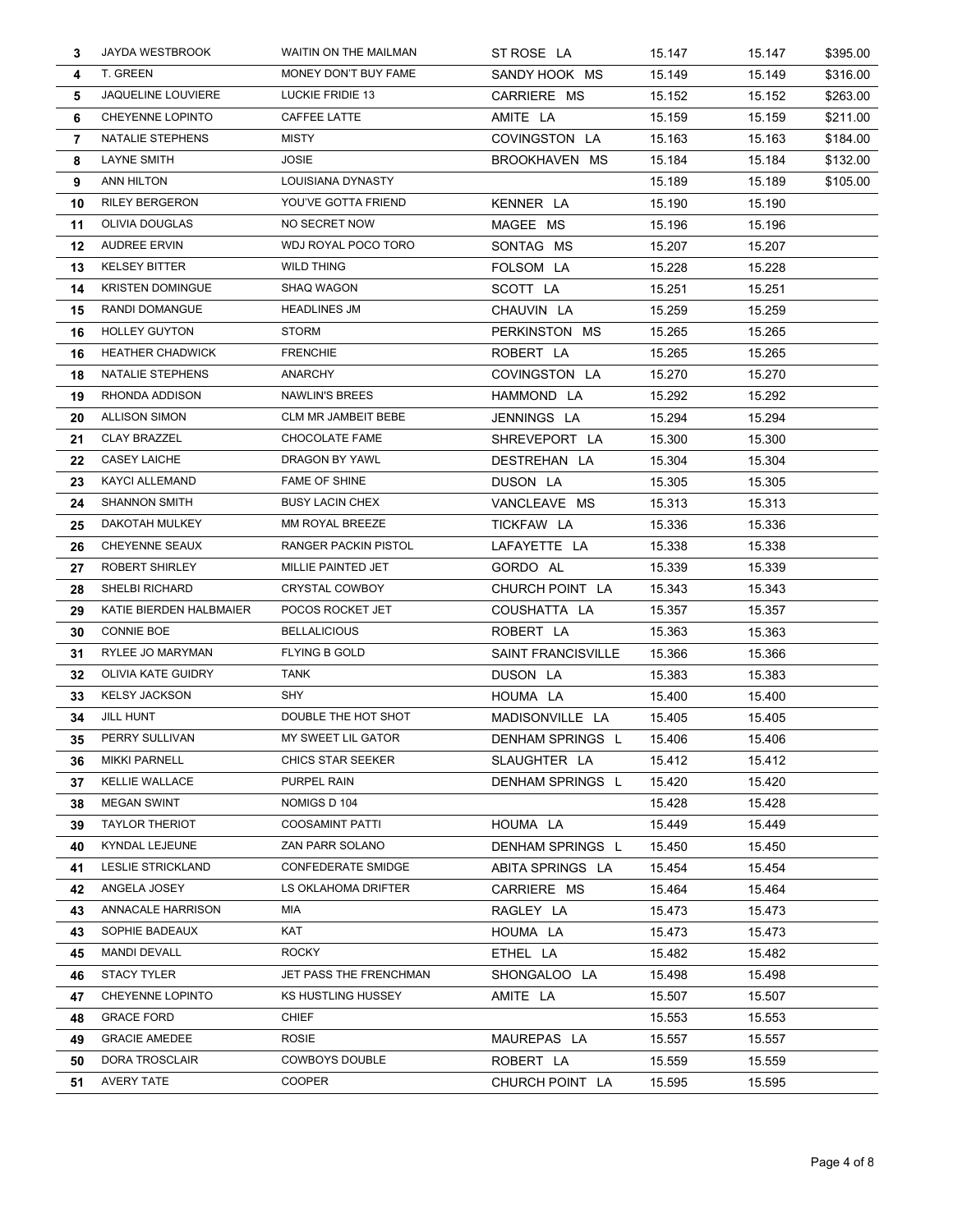|              | 5D-Results                |                             |                         |                         |        |                  |  |  |
|--------------|---------------------------|-----------------------------|-------------------------|-------------------------|--------|------------------|--|--|
| Place        | Rider                     | Horse                       | <b>Home Town</b>        | <b>Raw Time Penalty</b> | Time   | <b>Money Won</b> |  |  |
| 1            | TONI SCIONEAUX            | <b>SLING SHOT</b>           | ST. AMANT LA            | 15.608                  | 15.608 | \$411.00         |  |  |
| $\mathbf{2}$ | KATIE LIRETTE             | SNIPS ONE NIGHTER           | HOUMA LA                | 15.613                  | 15.613 | \$352.00         |  |  |
| 3            | <b>BAILEE HARP</b>        | <b>JESS N STORMY</b>        | ETHEL LA                | 15.624                  | 15.624 | \$293.00         |  |  |
| 4            | PENNY STONE               | FRENCHMANSPEEKABOO          | JACKSON LA              | 15.661                  | 15.661 | \$235.00         |  |  |
| 5            | <b>TALIN GALLOWAY</b>     | MY MY MONKEY BUSINESS       | HUNTSVILLE TX           | 15.668                  | 15.668 | \$196.00         |  |  |
| 6            | <b>VICTORIA PRICE</b>     | CHEX YA FUEL                | ZACHARY LA              | 15.683                  | 15.683 | \$156.00         |  |  |
| 7            | <b>KAYLEE COLLINS</b>     | <b>RANGER</b>               | MIDFIELD TX             | 15.703                  | 15.703 | \$137.00         |  |  |
| 8            | <b>GRACE ANN GREEN</b>    | ICE                         | WELSH LA                | 15.713                  | 15.713 | \$98.00          |  |  |
| 9            | <b>MALLIE GORDON</b>      | <b>DYNAMARA</b>             | WATER VALLEY MS         | 15.728                  | 15.728 | \$78.00          |  |  |
| 10           | <b>GENRY GIACONE</b>      | <b>RUNNIN ROMANCE</b>       | INDEPENDENCE LA         | 15.757                  | 15.757 |                  |  |  |
| 11           | <b>HOLLIE METZ</b>        | <b>DIABLE SURE</b>          | NEW IBERIA LA           | 15.803                  | 15.803 |                  |  |  |
| 12           | <b>KACY TARVER</b>        | <b>STORMY</b>               | <b>GREENWELL SPRING</b> | 15.860                  | 15.860 |                  |  |  |
| 13           | HUTSON WALTMAN            | MAUI                        | <b>WESSON MS</b>        | 15.906                  | 15.906 |                  |  |  |
| 14           | MICHELE MULKEY            | WYO DRIFTIN VALENTINE       | TICKFAW LA              | 15.908                  | 15.908 |                  |  |  |
| 15           | DANIEL GRAHAM             | PT FLAMING FIREWATER        | WALKER LA               | 15.930                  | 15.930 |                  |  |  |
| 16           | <b>EMMIE COLLINS</b>      | <b>IMPRESSIVE SANDY BAR</b> |                         | 15.935                  | 15.935 |                  |  |  |
| 17           | LILLIAN PEFFLEY           | M.R. ANGELA'S ZEST          | SLIDELL LA              | 15.941                  | 15.941 |                  |  |  |
| 18           | <b>CATHERINE DAVIS</b>    | <b>WILLOWS SAN BAR</b>      | COVINGTON LA            | 15.943                  | 15.943 |                  |  |  |
| 19           | LAUREN MAYEUX             | LUCY                        | FOLSOM LA               | 15.962                  | 15.962 |                  |  |  |
| 20           | VICTORIA COGAN            | DASH FOR LUNA FIRST         | GEISMAR LA              | 15.965                  | 15.965 |                  |  |  |
| 21           | <b>CRYSTAL BOATMAN</b>    | <b>FRECKOLENA PEPTO</b>     | DUSON LA                | 16.019                  | 16.019 |                  |  |  |
| 22           | <b>VIVIENNE BURAS</b>     | <b>FANCYS SECRET</b>        | HARVEY LA               | 16.065                  | 16.065 |                  |  |  |
| 23           | <b>GRACELEE BREAZEALE</b> | <b>NIGHTLIGHT</b>           | PASS CHRISTIAN MS       | 16.079                  | 16.079 |                  |  |  |
| 24           | <b>MARGARET WILLIAMS</b>  | <b>FABULOUS MEMORIES</b>    | BAKER LA                | 16.115                  | 16.115 |                  |  |  |
| 25           | <b>DESI LASSEIGNE</b>     | PERKS MAGIC FROST           | HOUMA LA                | 16.152                  | 16.152 |                  |  |  |
| 26           | ROXANNE DOMINGUE          | <b>MISS PACKING MAGIC</b>   | CARENCRO LA             | 16.167                  | 16.167 |                  |  |  |
| 27           | <b>APRIL ROHMAN</b>       | A WIZZIN IMPACK             | PORT BARRE LA           | 16.192                  | 16.192 |                  |  |  |
| 28           | <b>JALYN GIROIR</b>       | <b>WATCH NICKIES BABE</b>   | GHEENS LA               | 16.199                  | 16.199 |                  |  |  |
| 29           | <b>KYLIE TRAHAN</b>       | LDF ROYAL DRIFTER           | NEW IBERIA LA           | 16.201                  | 16.201 |                  |  |  |
| 30           | WANDA DAVIS               | CD BAMA GOLD                | COLUMBIA MS             | 16.212                  | 16.212 |                  |  |  |
| 31           | <b>CALEY PERDUE</b>       | <b>EMBER</b>                | OCEAN SPRINGS MS        | 16.217                  | 16.217 |                  |  |  |
| 32           | <b>JACLYN CRESSONIE</b>   | FIRST CLASS DAWSEN          | RACELAND LA             | 16.234                  | 16.234 |                  |  |  |
| 33           | <b>SHERI BLACKWELL</b>    | <b>TIANYS TOESOFFLAMING</b> | PRAIRIEVILLE LA         | 16.282                  | 16.282 |                  |  |  |
| 34           | <b>ALLI MARTIN</b>        | DIAMONDS ALIVE 17           | SUNSET LA               | 16.285                  | 16.285 |                  |  |  |
| 35           | ELIZABETH MCANALLY        | FLYING-WITH-COLORS          | DENHAM SPRINGS L        | 16.358                  | 16.358 |                  |  |  |
| 36           | <b>GRACIE AMEDEE</b>      | MAN                         | MAUREPAS LA             | 16.359                  | 16.359 |                  |  |  |
| 37           | KAYLEE COLLINS            | LITTLE STREAKING WARRIOR    | MIDFIELD TX             | 16.399                  | 16.399 |                  |  |  |
| 38           | <b>EMILY HYMEL</b>        | REMEMBER ME I'M SMART       | ST AMANT LA             | 16.409                  | 16.409 |                  |  |  |
| 39           | SHELBI RICHARD            | <b>RAMSI</b>                | CHURCH POINT LA         | 16.443                  | 16.443 |                  |  |  |
| 40           | CARLIE DODD               | SHEZA SWEET AWARD           | MONTICELLO AR           | 16.493                  | 16.493 |                  |  |  |
| 41           | <b>MALLIE GORDON</b>      | SHORT GO                    | WATER VALLEY MS         | 16.562                  | 16.562 |                  |  |  |
| 42           | KAYLEE COLLINS            | SAGE                        | MIDFIELD TX             | 16.610                  | 16.610 |                  |  |  |
| 43           | <b>TARA ROUSSEL</b>       | CAJUNS CORONA               | GONZALES LA             | 16.616                  | 16.616 |                  |  |  |
| 44           | TONI SCIONEAUX            | <b>SUPAFREAK</b>            | ST. AMANT LA            | 16.651                  | 16.651 |                  |  |  |
| 45           | <b>LINDSEY RICHARD</b>    | <b>JIM DANDY BLUE</b>       | ARNAUDVILLE LA          | 16.773                  | 16.773 |                  |  |  |
| 46           | <b>BELINDA ROGERS</b>     | NF REDMAN ROGER             | JACKSON LA              | 16.976                  | 16.976 |                  |  |  |
| 47           | <b>LAUREN TRAVIS</b>      | <b>IB GLOWING COLONEL</b>   | KENTWOOD LA             | 17.249                  | 17.249 |                  |  |  |
| 48           | <b>RAMSEY NELSON</b>      | <b>GATOR</b>                |                         | 17.287                  | 17.287 |                  |  |  |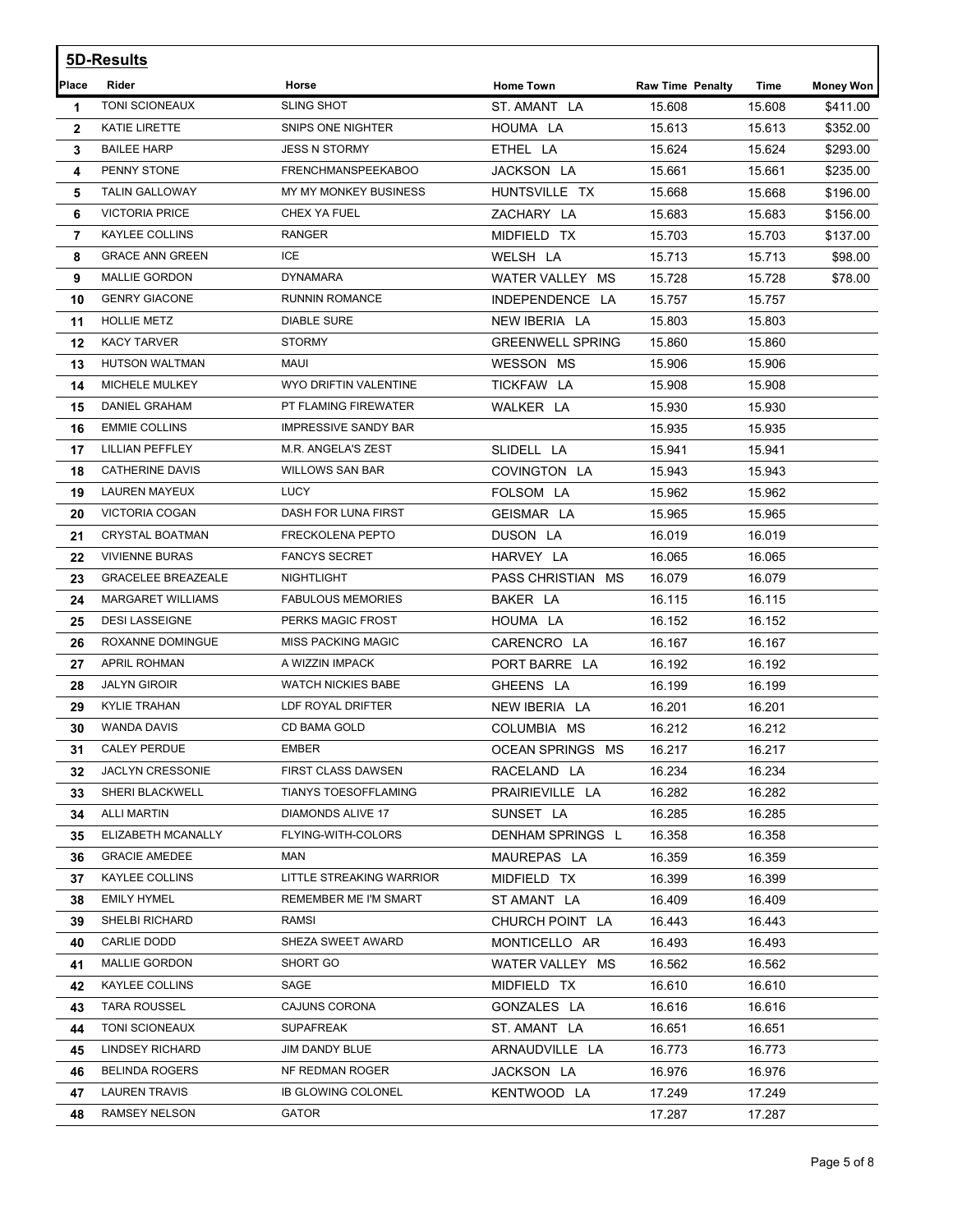| 49           | ELIZABETH MCANALLY      | SKIP-ALONG-FRECKLES        | DENHAM SPRINGS L      | 17.465                            |   | 17.465  |                  |
|--------------|-------------------------|----------------------------|-----------------------|-----------------------------------|---|---------|------------------|
| 50           | MICHELLE BEGNAUD        | McCRAYS MEMORY             | DUSON LA              | 17.642                            |   | 17.642  |                  |
| 51           | <b>GRACIE CHERAMIE</b>  | <b>SHUGGA</b>              | LOCKPORT LA           | 17.877                            |   | 17.877  |                  |
| 52           | PRESLEY WHITE           | HORSE 2                    | NATCHITOCHIS LA       | 17.921                            |   | 17.921  |                  |
| 53           | ANA TRAHAN              | LR HANCOCKS PLAYJET        | SCOTT LA              | 18.656                            |   | 18.656  |                  |
| 54           | SARAH DEVLIN            | LOSTALOTOFCASH             | SCOTT LA              | 18.839                            |   | 18.839  |                  |
| 55           | <b>JUSTIN JOSEY</b>     | SW G EASY                  | CARRIERE MS           | 18.906                            |   | 18.906  |                  |
| 56           | ELLE LOUVIERE           | SHINERS SUGAR SPARK        | PRAIRIEVILLE LA       | 20.113                            |   | 20.113  |                  |
| 57           | <b>CHRISTINA MATTE</b>  | <b>LIBERTY</b>             | PRAIRIEVILLE LA       | 21.307                            |   | 21.307  |                  |
| 58           | <b>CHARLEIGH BARRAS</b> | SL MISS PEPPY KATE         | BROOKHAVEN MS         | 21.936                            |   | 21.936  |                  |
| 59           | <b>LEAH CHADWICK</b>    | <b>SPRING</b>              | ROBERT LA             | 21.963                            |   | 21.963  |                  |
| 60           | <b>JENNA STEWART</b>    | <b>STREETS TUFF STUFF</b>  | DEQUINCY LA           | 22.490                            |   | 22.490  |                  |
|              | <b>No Time-Results</b>  |                            |                       |                                   |   |         |                  |
| <b>Place</b> | Rider                   | Horse                      | <b>Home Town</b>      |                                   |   | Time    |                  |
|              | <b>EMILY GATLIN</b>     | <b>GEEMENEZE FLING</b>     | PRAIRIEVILLE LA       | <b>Raw Time Penalty</b><br>13.791 | 5 | 818.791 | <b>Money Won</b> |
|              | <b>GRACE ANN GREEN</b>  | <b>JUDYS TWISTIN BUG</b>   | WELSH LA              | 13.907                            | 5 | 818.907 |                  |
|              | <b>HAILEY THOMPSON</b>  | DON'T HOPE BELIEVE         | COLUMBIA MS           | 14.013                            | 5 | 819.013 |                  |
|              | <b>MICHELLE TRAHAN</b>  | HR GO ROCK ON              | DEVERS TX             | 14.019                            | 5 | 819.019 |                  |
|              | KANELY COOPER           | RED NATIVE DUNIT           | JONESVILLE LA         | 14.041                            | 5 | 819.041 |                  |
|              | <b>BRANDON FORTNEY</b>  | <b>SHOTS OF FIREWATER</b>  | <b>BATON ROUGE LA</b> | 14.112                            | 5 | 819.112 |                  |
|              | <b>JILL LOFTIN</b>      | TOBY CUTTERS JACKPOT       | ELM GROVE LA          | 14.160                            | 5 | 819.160 |                  |
|              | ELLE SULLIVAN           | <b>SWEET FAST RIDE</b>     | MANDEVILLE LA         | 14.182                            | 5 | 819.182 |                  |
|              | <b>EMMA LOPEZ</b>       | <b>DUALIN LITTLE DEVIL</b> |                       | 14.200                            | 5 | 819.200 |                  |
|              | <b>KRISTEN ROBY</b>     | DASH THRU FIREWATER        | BATON ROUGE LA        | 14.257                            | 5 | 819.257 |                  |
|              | <b>TAYLOR SHURDEN</b>   | FIRE UP THAT ROSE          | WINONA MS             | 14.324                            | 5 | 819.324 |                  |
|              | <b>HAIVEN TEEL</b>      | <b>SBW STREAKINPEACH</b>   | JONESBORO AR          | 14.336                            | 5 | 819.336 |                  |
|              | <b>JADEN THOMAS</b>     | IZ ROCKIN THEM JEANS       | DERIDDER LA           | 14.346                            | 5 | 819.346 |                  |
|              | <b>CASEY LAICHE</b>     | WHO DAT BREES N BY         | DESTREHAN LA          | 14.370                            | 5 | 819.370 |                  |
|              | <b>LINDSEY RICHARD</b>  | <b>DELTAS DUN LOPPEN</b>   | ARNAUDVILLE LA        | 14.412                            | 5 | 819.412 |                  |
|              | NATALIE STEPHENS        | <b>DASANI</b>              | COVINGSTON LA         | 14.465                            | 5 | 819.465 |                  |
|              | <b>VICTORIA PRICE</b>   | DUALS LIL PISTOL           | ZACHARY LA            | 14.487                            | 5 | 819.487 |                  |
|              | <b>EMILY WARREN</b>     | ROCKET ON THE MOON         | OPELOUSAS LA          | 14.538                            | 5 | 819.538 |                  |
|              | <b>MONTANA ROY</b>      | SASS ME IN FRENCH          | DUSON LA              | 14.562                            | 5 | 819.562 |                  |
|              | <b>GRACIE JENKINS</b>   | SHESA TINY DASHER          |                       | 14.593                            | 5 | 819.593 |                  |
|              | <b>BROOKLYN JOHNSON</b> | MISS JETAFLIT              | NATCHITOCHES LA       | 14.659                            | 5 | 819.659 |                  |
|              | JANET THOMAS            | BELL FIRE AND BRIMSTONE    | FRANKLINTON LA        | 14.664                            | 5 | 819.664 |                  |
|              | <b>HAILEY STEPHENS</b>  | ROCKIN HICKORY BUBHA       | COVINGSTON LA         | 14.686                            | 5 | 819.686 |                  |
|              | <b>CARLI LINDSEY</b>    | <b>MISS JB 0913</b>        | TAYLOR AR             | 14.741                            | 5 | 819.741 |                  |
|              | <b>ALLISON PREJEAN</b>  | <b>BECKY DASHING REBEL</b> | LAKE CHARLES LA       | 14.761                            | 5 | 819.761 |                  |
|              | ANNA BRADSHAW           | WOOD DEE                   | CROSSETT AR           | 14.784                            | 5 | 819.784 |                  |
|              | <b>HANNAH PUFFPAFF</b>  | <b>BR JUSTA FIREWATER</b>  | ROBERT LA             | 14.812                            | 5 | 819.812 |                  |
|              | KANELY COOPER           | MAE                        | JONESVILLE LA         | 14.860                            | 5 | 819.860 |                  |
|              | JODIE SUMMERS           | EXTRA BAD N BOUJEE         | SORRENTO LA           | 14.908                            | 5 | 819.908 |                  |
|              | ELLA POOLEY             | SHZ FREAKIN STREAKIN       | GRETNA LA             | 14.914                            | 5 | 819.914 |                  |
|              | <b>HAILEY STEPHENS</b>  | SPARKED A BLAZE            | COVINGSTON LA         | 14.934                            | 5 | 819.934 |                  |
|              | <b>KRYSTA THERIOT</b>   | RIOS DIPPIN CORONA         | LAFAYETTE LA          | 14.939                            | 5 | 819.939 |                  |
|              | CHEYENNE DECUIRE        | CANT BULLY THAT GUY        |                       | 14.947                            | 5 | 819.947 |                  |
|              | SHANNON HEATH           | LOUISIANA HEAT             | ST AMANT LA           | 14.973                            | 5 | 819.973 |                  |
|              | ELLE LOUVIERE           | DASHIN JETT                | PRAIRIEVILLE LA       | 15.017                            | 5 | 820.017 |                  |
|              | <b>BROOKLYN JOHNSON</b> | FJS PERKS DASHA RED        | NATCHITOCHES LA       | 15.057                            | 5 | 820.057 |                  |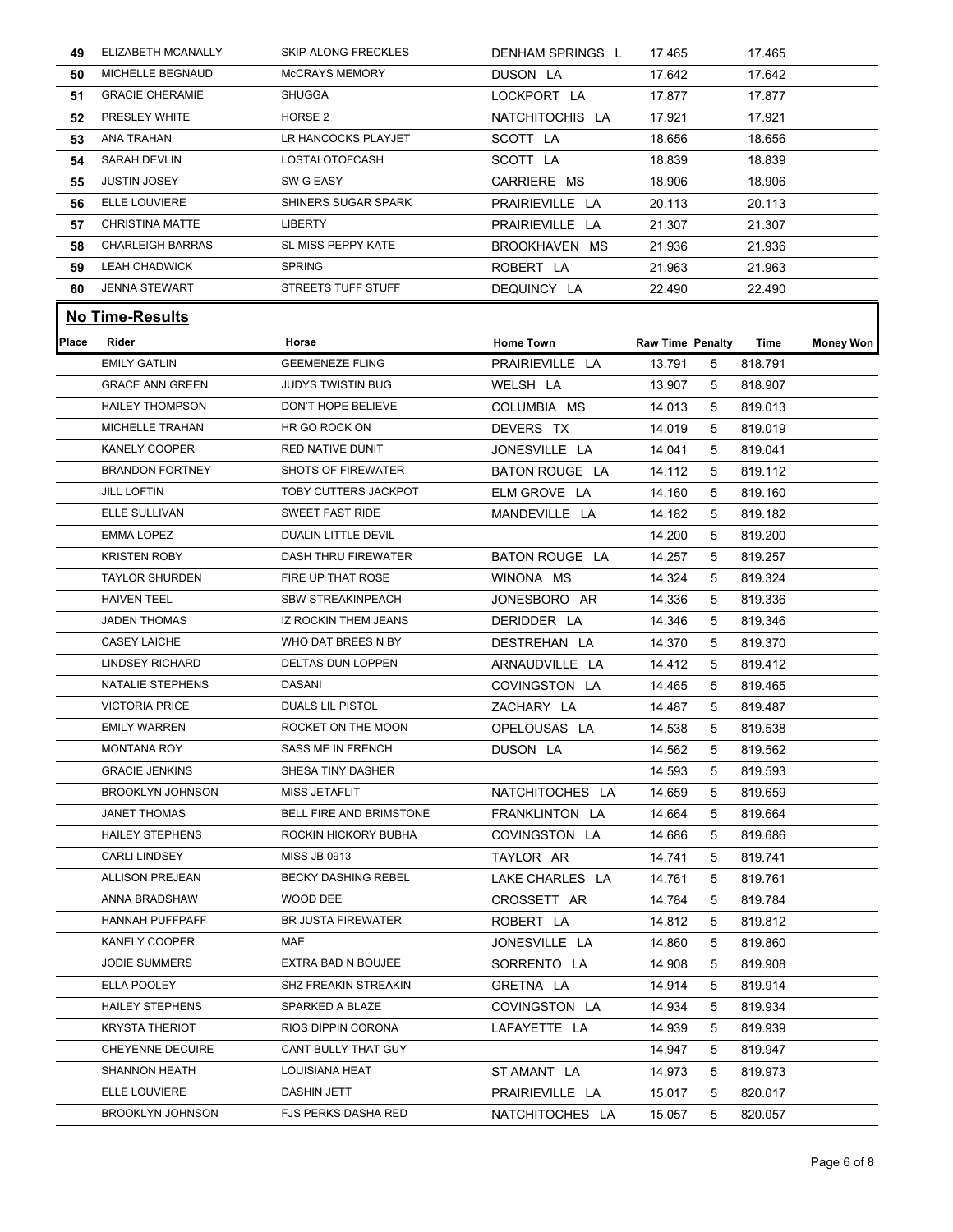| <b>AVA PARRA</b>          | BABY                        | HOUMA LA               | 15.148  | 5  | 820.148 |
|---------------------------|-----------------------------|------------------------|---------|----|---------|
| <b>EMMA BERRY</b>         | HY ROCKIN RUBY              | COUSHATTA LA           | 15.157  | 5  | 820.157 |
| <b>EMMIE COLLINS</b>      | STREAKIN SPRAT              |                        | 15.166  | 5  | 820.166 |
| ANGEL SPIVEY              | SPECIAL EYES FANTASY        | GONZALES LA            | 15.216  | 5  | 820.216 |
| <b>LACY MATHERNE</b>      | <b>BAR SIX BELLES</b>       | RACELAND LA            | 15.368  | 5  | 820.368 |
| <b>BREA ELLWANGER</b>     | <b>ROME</b>                 | AMITE LA               | 15.404  | 5  | 820.404 |
| <b>ALLISON PREJEAN</b>    | <b>BABES SERENDIPITY</b>    | LAKE CHARLES LA        | 15.438  | 5  | 820.438 |
| <b>TAMMY MANUEL</b>       | <b>CATS WESTERN GREYSTO</b> | CHURCH POINT LA        | 15.599  | 5  | 820.599 |
| <b>TAYLOR THERIOT</b>     | <b>MAGGIES BLU STAR</b>     | HOUMA LA               | 15.898  | 5  | 820.898 |
| <b>TRACY CASLER</b>       | PAISLEY STILETTOS           | FOLSOM LA              | 15.918  | 5  | 820.918 |
| <b>BAYLIE NEWMAN</b>      | <b>SETHS VILLAGE CHAMP</b>  | VILLE PLATTE LA        | 16.029  | 5  | 821.029 |
| <b>MONTANA ROY</b>        | WHO STOLI MY CORONA         | DUSON LA               | 16.122  | 5  | 821.122 |
| <b>KENZIE TRAHAN</b>      | GUILTY OF A GOOD TIME       | NEW IBERIA LA          | 16.193  | 5  | 821.193 |
| <b>WHITLEY ALLEMAND</b>   | RARE BAR DOLL               | SCHRIEVER LA           | 16.330  | 5  | 821.330 |
| <b>GIA MORRIS</b>         | I AM SWEETFAME              | RACELAND LA            | 16.412  | 5  | 821.412 |
| <b>BARBARA TANKSLEY</b>   | DOLLS WONDER DOLLLY         | WALKER LA              | 16.412  | 5  | 821.412 |
| <b>KRISTINE FRICKE</b>    | <b>GENUINE OLE MAN</b>      | CLINTON LA             | 16.505  | 5  | 821.505 |
| <b>JILL LOFTIN</b>        | MASTER OF MY FORTUNE        | ELM GROVE LA           | 16.964  | 5  | 821.964 |
| NICCOLE VERRET            | <b>RUMMI</b>                | BREAUX BRIDGE LA       | 17.164  | 5  | 822.164 |
| <b>JAYDA WESTBROOK</b>    | <b>MUSTBDOINSUMTHINRITE</b> | ST ROSE LA             | 17.293  | 5  | 822.293 |
| KATHY DEHART              | MOE GOSSIP                  | GIBSON LA              | 17.796  | 5  | 822.796 |
| <b>KENEDIE RICHARDSON</b> | SHE CASHIN N DASHIN         | JACKSON LA             | 18.264  | 5  | 823.264 |
| <b>KELSEY BITTER</b>      | VF BORN TA MAKE CASH        | FOLSOM LA              | 14.375  | 10 | 824.375 |
| <b>TAMMY BRASSEAUX</b>    | MISS SILVER GEORGIA         | DUSON LA               | 19.473  | 5  | 824.473 |
| SOPHIE BADEAUX            | <b>SAMSON</b>               | HOUMA LA               | 14.724  | 10 | 824.724 |
| <b>HEATHER CHADWICK</b>   | <b>GROSOREILLESPLAYMATE</b> | ROBERT LA              | 16.779  | 10 | 826.779 |
| <b>BAILEE HARP</b>        | LENAS RED MONEY             | ETHEL LA               | 17.070  | 10 | 827.070 |
| <b>OLIVIA KATE GUIDRY</b> | <b>TURNIN ON FAITH</b>      | DUSON LA               | 14.311  | 15 | 829.311 |
| <b>TINA HARRISON</b>      | FIESTAS GOTTA BUG           | RAGLEY LA              | 14.822  | 15 | 829.822 |
| <b>KELSY JACKSON</b>      | LOLA                        | HOUMA LA               | 15.263  | 15 | 830.263 |
| PRESLEY WHITE             | KATIES KRYSTAL BABY         | NATCHITOCHIS LA        | 999.000 |    | 999.000 |
| <b>ERYN HOWSE</b>         | <b>BLYSS</b>                | <b>CRYSTAL SPRINGS</b> | 999.000 |    | 999.000 |
| <b>TAYLOR SHURDEN</b>     | CHISUMM                     | WINONA MS              | 999.000 |    | 999.000 |
| <b>GRACELYN STRINGER</b>  | <b>CHOOCHOO</b>             | FOXWORTH MS            | 999.000 |    | 999.000 |
| <b>JUSTIN JOSEY</b>       | LIL KIT DUAL                | CARRIERE MS            | 999.000 |    | 999.000 |
| LILLIAN PEFFLEY           | SHINING LITTLE LENA         | SLIDELL LA             | 999.000 |    | 999.000 |
| SHERI BLACKWELL           | <b>CHARLIE BROWN</b>        | PRAIRIEVILLE LA        | 999.000 |    | 999.000 |
| <b>EMILY PREJEAN</b>      | AYLA                        | BELLE CHASSE LA        | 999.000 |    | 999.000 |
| <b>JILL LOFTIN</b>        | <b>PISTOL</b>               | ELM GROVE LA           | 999.000 |    | 999.000 |
| <b>MADI DIER</b>          | SMALL TOWN BULLY            | GREENSBURG LA          | 999.000 |    | 999.000 |